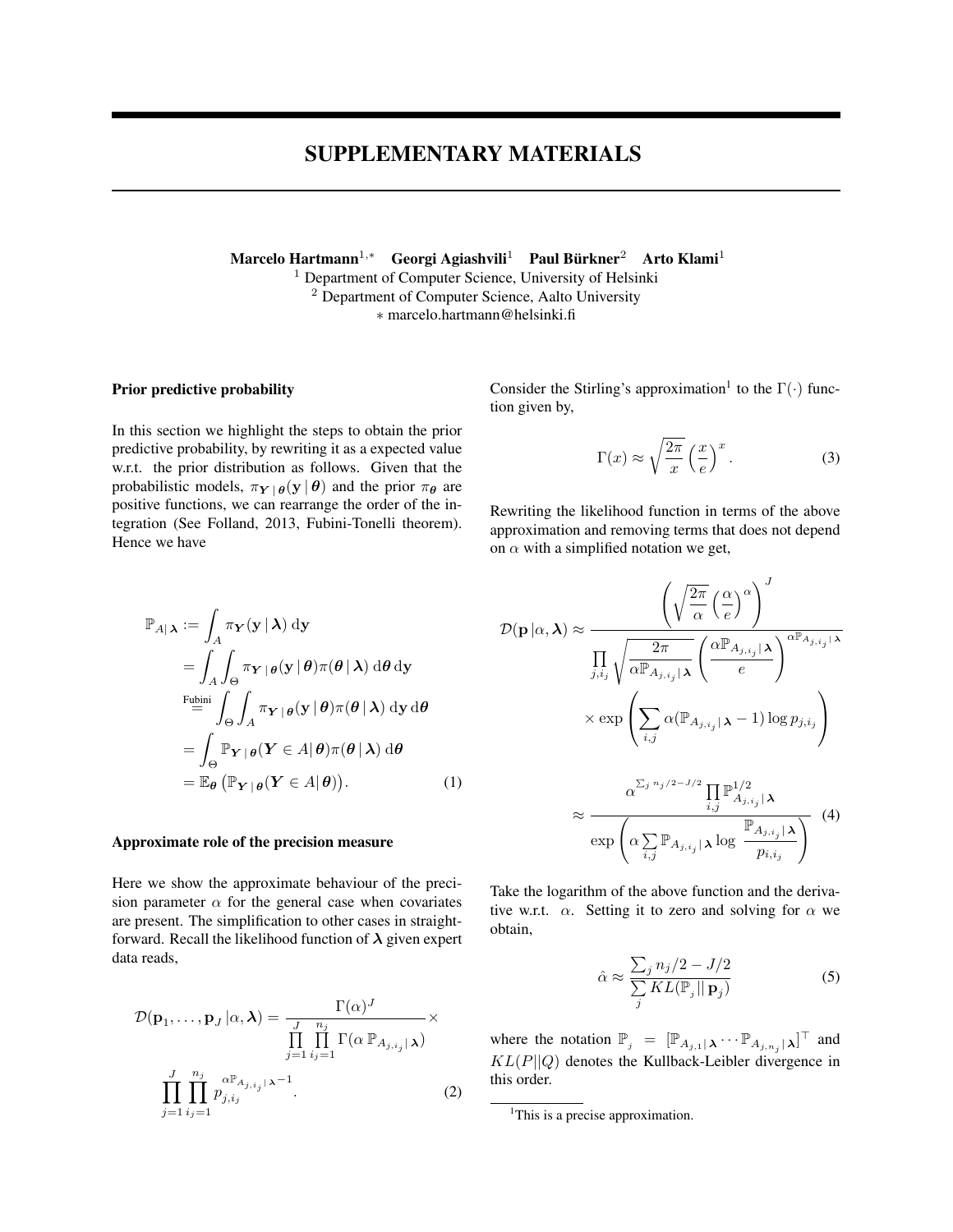#### Hyperparameters' Fisher information matrix

The Fisher information matrix for the unknown hyperparameters can be obtained in closed-form by the fact that, in the original parametrisation of the Dirichlet distribution, the Fisher information is already known. In the original parametrisation and in its basic form, the probability density function reads

$$
\mathcal{D}(\mathbf{p}|\alpha, \mathbb{P}) = \frac{\Gamma(\alpha)}{\prod_{i=1}^{n} \Gamma(\alpha \mathbb{P}_i)} \prod_{i=1}^{n} p_i^{\alpha \mathbb{P}_i - 1}
$$
 (6)

where  $\mathbb{P} = [\mathbb{P}_1 \cdots \mathbb{P}_n]^\top$ . Also knowing that the Dirichlet distribution belongs the exponential family, the Fisher information matrix reads,

$$
H_{\mathbb{P}} = \alpha^2 (\text{diag}(\psi'(\alpha \mathbb{P})) - \psi'(\alpha) \mathbb{1} \mathbb{1}^{\top}), \qquad (7)
$$

whose inverse is given in closed-form as

$$
H_{\mathbb{P}}^{-1} = \frac{1}{\alpha^2} \left( \text{diag}(\psi'(\alpha \mathbb{P}))^{-1} \right)
$$
\n
$$
+ \frac{\text{diag}(\psi'(\alpha \mathbb{P}))^{-1} \mathbb{1} \mathbb{1}^\top \text{diag}(\psi'(\alpha \mathbb{P}))^{-1}}{(1/\psi'(\alpha) - \mathbb{1}^\top \text{diag}(\psi'(\alpha \mathbb{P}))^{-1} \mathbb{1})} \right)
$$
\n(8)

where 1 is  $n \times 1$  vector with each component equals to unity.

In the main paper, the vector of parameters  $\mathbb P$  of the Dirichlet distribution is written as a function of  $\lambda$ . Using the change of variables for a new parametrisation (see Calderhead, 2012; Girolami and Calderhead, 2011, page 64, Section 3.2.5, equation 3.27), the Fisher information matrix with respect to  $\lambda$  can be obtained directly (by passing any need of recalculating integrals) as,

$$
H_{\lambda} = \begin{bmatrix} \frac{d}{d\lambda_1} \mathbb{P} \cdots \frac{d}{d\lambda_M} \mathbb{P} \end{bmatrix}^\top H_{\mathbb{P}} \begin{bmatrix} \frac{d}{d\lambda_1} \mathbb{P} \cdots \frac{d}{d\lambda_M} \mathbb{P} \end{bmatrix} \quad (9)
$$

where the vector  $\frac{d}{d\lambda_m} \mathbb{P} = \left[\frac{d}{d\lambda_m} \mathbb{P}_1 \cdots \frac{d}{d\lambda_m} \mathbb{P}_n\right]^\top$  (the Jacobian matrix). Note that  $H_{\mathbb{P}}$  is invertible and positivedefinide, so as  $H_{\lambda}$ . Hence  $H_{\lambda}$  is also invertible and its cholesky decomposition is stable to compute.

Presence of covariates (inputs): When set of covariates are present, we have to consider that different partitions are provided. Since the likelihood function will still factorise for distinct covariates, note equation (2), the resulting Fisher information matrix will be the sum of Fisher information matrices (Casella and Berger, 2001). Hence, we can write,

$$
H_{\lambda} = \sum_{j} \left[ \frac{d}{d\lambda_{1}} \mathbb{P}_{j} \cdots \frac{d}{d\lambda_{M}} \mathbb{P}_{j} \right]^{\top} H_{\mathbb{P}_{j}} \left[ \frac{d}{d\lambda_{1}} \mathbb{P}_{j} \cdots \frac{d}{d\lambda_{M}} \mathbb{P}_{j} \right]
$$
\n(10)

#### Non-closed form prior predictive probabilities and hierachical structures

For the case where  $\mathbb{P}_i$  does not have closed-form expression we can estimate  $\mathbb{P}_j$  and its derivatives w.r.t  $\lambda$  using the *reparametrisation gradients* and automatic differentiation. The main idea is to find a pivotal function (see Casella and Berger, 2001, page 427, Section 9.2.2) and obtain Monte-Carlo estimates of  $\mathbb{P}_j$  and gradients  $d/d\lambda_m\mathbb{P}_i$  with low computational cost according to Figurnov et al. (2018) and Mohamed et al. (2019).

With a simplified notation, recall the prior distribution  $\pi_{\theta}$ and that the prior predictive probability can be rewritten as a expected value

$$
\mathbb{P}_{A|\lambda} = \mathbb{E}_{\theta} \left( \mathbb{P}(\boldsymbol{Y} \in A | \theta) \right) \tag{11}
$$

which depends on  $\lambda$ . Here the expression  $\mathbb{P}(Y \in A | \theta)$ depends only on  $\theta$ . Then, find a pivotal function  $X =$  $T(\theta)$  such that the distribution of X does not depend on  $\lambda$ . We then can rewrite the expectation,

$$
\mathbb{P}_{A|\lambda} = \mathbb{E}_X \left( \mathbb{P}(\boldsymbol{Y} \in A | T_X^{-1}(\lambda)) \right) \tag{12}
$$

The gradients can be computed by interchanging the order of integration and derivation,

$$
\frac{\mathrm{d}}{\mathrm{d}\lambda_m}\mathbb{P}_{A|\lambda} = \mathbb{E}_X\left(\frac{\mathrm{d}}{\mathrm{d}\lambda_m}\mathbb{P}(\boldsymbol{Y}\in A|T_X^{-1}(\lambda))\right). \quad (13)
$$

Where  $T_X^{-1}(\cdot)$  is a inverse function of T and depends on X and  $\lambda$ . The important notion here is that there is no need for resampling X since the distribution  $\pi_X(\cdot)$  is free of  $\lambda$  by definition.

Hierachical structures: Assume a hierarchical probabilistic model defined in form of layers as in the representation  $Y \leftarrow \theta_1 \leftarrow \cdots \leftarrow \theta_L \leftarrow \lambda$ , where the letter L indicate the number of hierarchical layers. Formally one could write the hierarchical probabilistic model,

$$
\mathbf{Y} | \boldsymbol{\theta}_1 \sim \pi(\mathbf{y} | \boldsymbol{\theta}_1) \n\boldsymbol{\theta}_1 | \boldsymbol{\theta}_2 \sim \pi(\boldsymbol{\theta}_1 | \boldsymbol{\theta}_2) \n\vdots \n\boldsymbol{\theta}_L | \boldsymbol{\lambda} \sim \pi(\boldsymbol{\theta}_L | \boldsymbol{\lambda})
$$
\n(14)

whose prior predictive probability reads,

$$
\mathbb{P}_{A|\lambda} = \int_{\Theta} \mathbb{P}(\boldsymbol{Y} \in A | \boldsymbol{\theta}_{1}) \prod_{\ell=1}^{L-1} \pi(\boldsymbol{\theta}_{\ell} | \boldsymbol{\theta}_{\ell+1})
$$
  
 
$$
\times \pi(\boldsymbol{\theta}_{L} | \lambda) d\boldsymbol{\theta}
$$
  
= 
$$
\int_{\Theta_{L}} \pi(\boldsymbol{\theta}_{L} | \lambda) \int_{\Theta_{L-1}} \pi(\boldsymbol{\theta}_{L-1} | \boldsymbol{\theta}_{L}) \cdots
$$
  

$$
\int_{\Theta_{1}} \pi(\boldsymbol{\theta}_{1} | \boldsymbol{\theta}_{2}) \mathbb{P}(\boldsymbol{Y} \in A | \boldsymbol{\theta}_{1}) d\boldsymbol{\theta}_{1} \ldots d\boldsymbol{\theta}_{L} \quad (15)
$$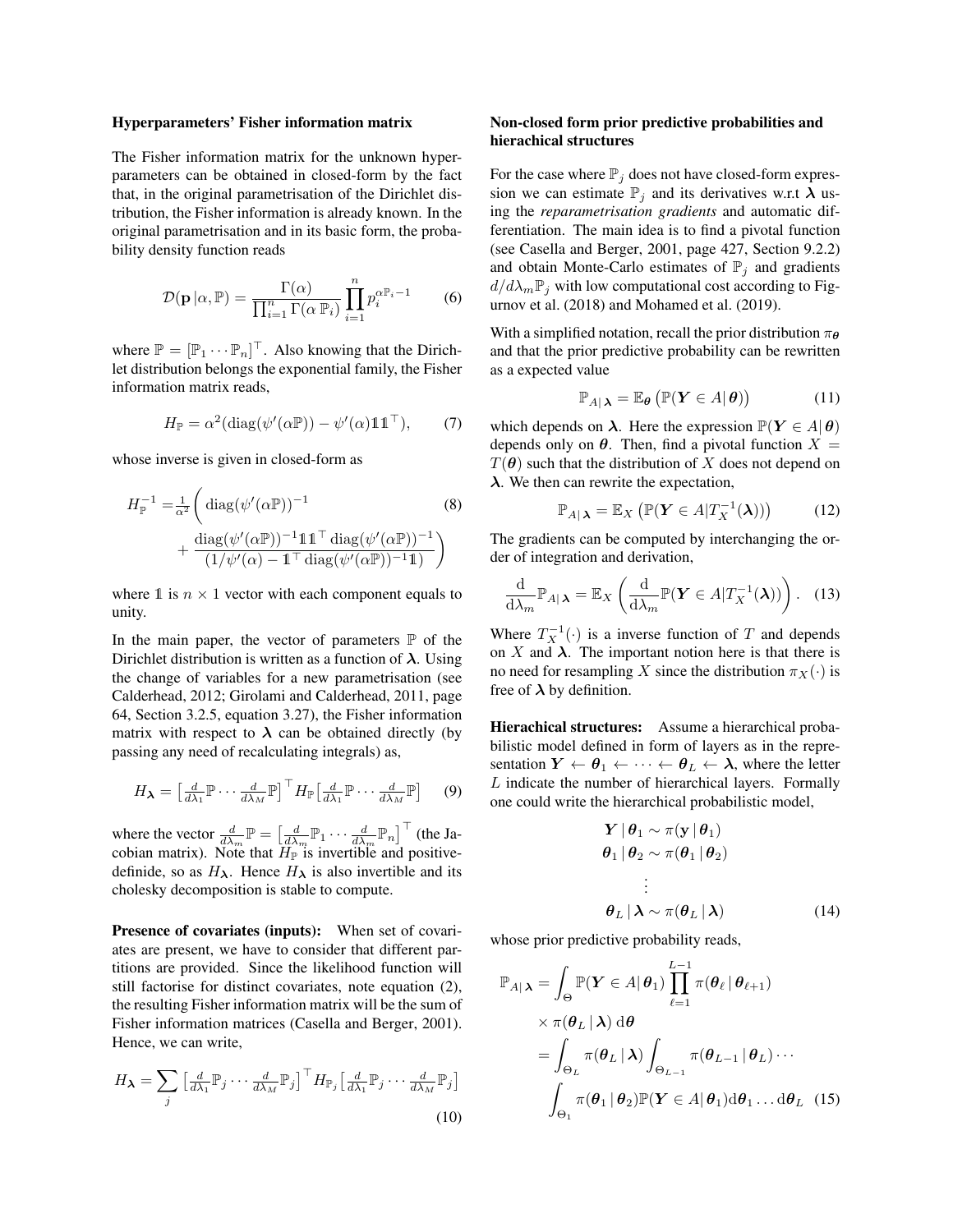where  $\Theta = \bigcup_{\ell=1}^{L} \Theta_j$  and  $\theta_{\ell} \in \Theta_{\ell}$ . Note that the above equation can be rewritten via the *tower property* by applying it sequentially due to the model hierarchy.

$$
\mathbb{P}_{A|\lambda} = \mathbb{E}_{\boldsymbol{\theta}_L} (\mathbb{E}_{\boldsymbol{\theta}_{L-1}} \cdots (\mathbb{E}_{\boldsymbol{\theta}_1} (\mathbb{P}_{A|\boldsymbol{\theta}_1}))) \qquad (16)
$$

with shortened notation  $\mathbb{P}(\boldsymbol{Y} \in A | \boldsymbol{\theta}_1) = \mathbb{P}_{A | \boldsymbol{\theta}_1}$ .

In this case, to apply the reparametrisation gradients technique, first find a pivotal function  $X_\ell = T_\ell(\theta_\ell)$ for each layer  $\ell$  whose inverse function is denoted as  $T_{X_{\ell}}^{-1}(\boldsymbol{\theta}_{\ell+1}).$ 

Note the fact when we assume a pivotal quantity for every layer  $\ell$ , by definition the distribution of  $\pi_{X_\ell}(x_\ell)$  $= \pi_{\theta_\ell \,|\,\theta_{\ell+1}}(T_{x_\ell}^{-1}) |\det J(T_{x_\ell}^{-1})|$  does not dependent on  $\theta_{\ell+1}$  or  $\lambda$ . Hence, define the composite of inverse functions for each layer as

$$
\boldsymbol{\theta}_{\ell} = f_{\ell}(\boldsymbol{\lambda}) = (T_{X_{\ell}}^{-1} \circ T_{X_{\ell+1}}^{-1} \circ \cdots \circ T_{X_{L}}^{-1})(\boldsymbol{\lambda})
$$

This way, the above expected value as a function of  $\lambda$ can be rewritten as,

$$
\mathbb{P}_{A|\lambda} = \mathbb{E}_{X_L} \left( \mathbb{E}_{X_{L-1}} \cdots \left( \mathbb{E}_{X_1} \left( \mathbb{P}_{A|f_1(\lambda)} \right) \right) \right) \tag{17}
$$

To estimate  $\mathbb{P}_{A|\lambda}$  via Monte Carlo first remember that  $\lambda$  is fixed. Sample from  $\pi_{X_\ell}$  for each  $\ell$  and obtain the respectively the value of the function  $f_{\ell}(\lambda)$  for each  $\ell$ . Calculate the sample mean of  $\mathbb{P}_{A|f_1(\lambda)}$ .

Gradients of  $\mathbb{P}_{A|\lambda}$  w.r.t.  $\lambda$  can be obtained similarly, the extra step needed is in the calculation of the following expression,

$$
\frac{\mathrm{d}}{\mathrm{d}\lambda_m} \mathbb{P}_{A|\lambda} = \mathbb{E}_{\mathbf{X}} \left( \frac{\mathrm{d}f_1}{\mathrm{d}\lambda_m} \frac{\mathrm{d}}{\mathrm{d}f_1} \mathbb{P}_{A|f_1(\lambda)} \right) \tag{18}
$$

where the notation of the expectation  $\mathbb{E}_{\mathbf{X}}(\cdot)$  is the same as in (17), but shortened. The first derivative on the righthand side of the equation above then reads,

$$
\frac{\mathrm{d}f_1}{\mathrm{d}\lambda_m} = \prod_{r=1}^{L-1} \frac{\mathrm{d}T_{X_r}^{-1}}{\mathrm{d}T_{X_{r+1}}^{-1}} \frac{\mathrm{d}T_{X_L}^{-1}}{\mathrm{d}\lambda_m}.\tag{19}
$$

In cases where the derivative of the inverse function  $T_{X_\ell}^{-1}$ above cannot be obtained in closed-form we proceed similar as Figurnov et al. (2018) equation (6). Knowing that  $T_{\ell}$  is one-to-one function, we can write

$$
X_{\ell} = T_{\ell}(T_{X_{\ell}}^{-1}(\boldsymbol{\theta}_{\ell+1})) \tag{20}
$$

Take *implicit* and *explicit* derivatives (total derivative) with respect to  $\theta_{\ell+1}$  to get that

$$
0 = \frac{dT_{\ell}}{d\theta_{\ell+1}}\Big|_{\text{explicit}} + \frac{dT_{\ell}}{d\theta_{\ell+1}}\Big|_{\text{implicit}}
$$
  
= 
$$
\frac{dT_{\ell}}{d\theta_{\ell+1}} + \frac{dT_{\ell}}{d\theta_{\ell}} \frac{d\theta_{\ell}}{d\theta_{\ell+1}}
$$
(21)

Identifying the notation  $\theta_{\ell} = T_{X_{\ell}}^{-1}$  for all  $\ell$  and solving for  $\frac{\mathrm{d}\,\boldsymbol{\theta}_{\ell}}{\mathrm{d}\,\boldsymbol{\theta}_{\ell+1}}$  yields,

$$
\frac{\mathrm{d}T_{X_{\ell}}^{-1}}{\mathrm{d}T_{X_{\ell+1}}^{-1}} = -\left(\frac{\mathrm{d}T_{\ell}}{\mathrm{d}T_{X_{\ell}}^{-1}}\right)^{-1} \frac{\mathrm{d}T_{\ell}}{\mathrm{d}T_{X_{\ell+1}}^{-1}} \tag{22}
$$

We can now plug (22) into (19) to estimate (18) and in turn to have the estimate for hyperparmeters' Fisher information matrix in (9) and (10). Hence, we can proceed with *stochastic natural gradient descent* to estimate hyperparameters  $\lambda$  for general types of probabilistic models.

#### Predictive elicitation in practice: Example

The probabilistic model for observed data (stature of male human being) is specified as follows,

$$
Y_t | \boldsymbol{\theta}, b \sim \mathcal{W}(h(t; \boldsymbol{\theta}), b)
$$
  

$$
b \sim \mathcal{G}(a_0, b_0)
$$
  

$$
\theta_d \stackrel{i.i.d}{\sim} \mathcal{LN}(a_d, b_d)
$$
 (23)

where  $Y_t$  is univariate  $S = 1$  and denotes the stature of the human being at time  $t$ . The parameters of the growthmodel  $h(t; \theta)$  are denoted as  $\theta = [\theta_1 \ \theta_2 \ \theta_3 \ \theta_4 \ \theta_5] =$  $[h_1, h_{t_*}, t_*, s_0, s_1]^\top$ , where  $h_1$  is the average height of an adult human,  $h_{t_*}$  is the average high for the event "growth-spurt" (Preece and Baines, 1978),  $t_*$  is when that event happens,  $s_0$  and  $s_1$  are constants from the model. The parameter *b* controls the variance of the variable  $Y_t$  around  $h(t; \theta)$ . Large the values of b less variance around the  $h(t; \theta)$  and vice-versa. W, G and  $\mathcal{LN}$ stands for respectively, Weibull, Gamma and log-Normal distributions.

We used the Weibull distribution in the mean-variance parametrisation which means that the probability distribution of  $Y_t | \theta$ , b is given by,

$$
\pi_{Y_t|\boldsymbol{\theta},b}(y) = b \frac{\Gamma(1+1/b)}{\exp(h(t;\boldsymbol{\theta}))} \left( y \frac{\Gamma(1+1/b)}{\exp(h(t;\boldsymbol{\theta}))} \right)^{b-1} \times \exp\left( -\left( y \frac{\Gamma(1+1/b)}{\exp(h(t;\boldsymbol{\theta}))} \right)^b \right) \tag{24}
$$

The other distribution used for the prior are used in their standard parametrisation scale-shape for Gamma and mean-variance for log-Normal distribution. The vector of hyperparameters is  $\lambda = \{a_m, b_m, m = 0, \ldots, 5\}.$ The human-growth mode was obtained by Preece and Baines (1978) and given in Section 2, Model 1 in their paper. In our notation this growth-model reads

$$
h(t; \theta) = h_1 - \frac{2(h_1 - h_{t_*})}{\exp[s_0 (t - t_*)] + \exp[s_1 (t - t_*)]}.
$$
\n(25)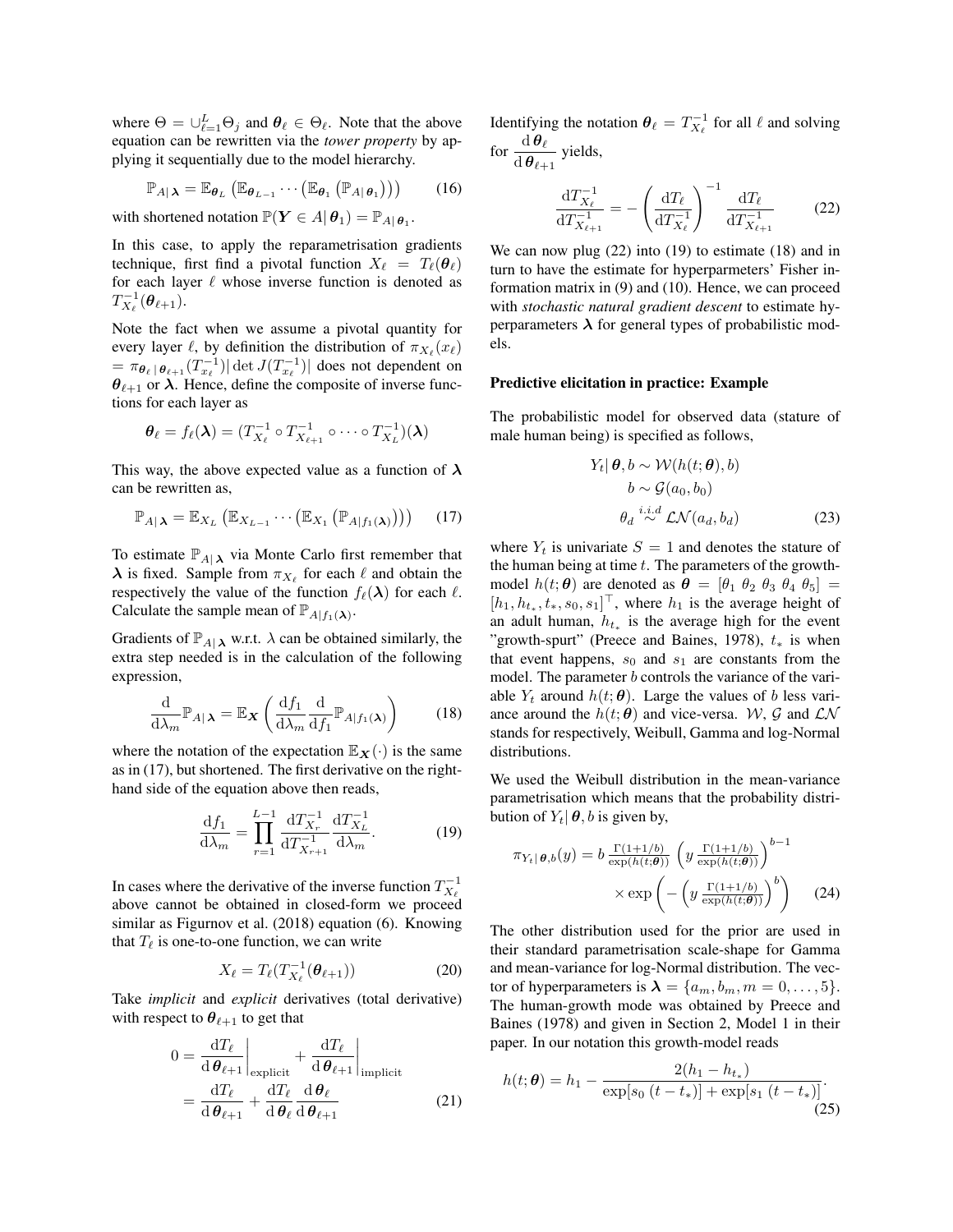The only general background information provided to the participants was the following brief description characterizing the overall growth process and providing general numerical values as reminders:

*"During the early stages of life the stature of female and male are about the same, but their stature start to clearly to differ during growth and in the later stages of life. In the early stage man and female are born roughly with the same stature, around* 45*cm -* 55*cm. By the time they are born reaching around 2.5 years old, both male and female present the highest growth rate (centimetres pey year). It is the time they grow the fastest. During this period, man has higher growth rate compared to female. For both male and female there is a spurt growth in the pre-adulthood. For man, this phase shows fast growth rate varying in between 13-17 years old and female varying from 11-15. Also, male tend to keep growing with roughly constant rate until the age of 17-18, while female with until the age of 15-16. After this period of life they tend to stablish their statures mostly around* 162 *-* 190*cm and* 155 *-* 178*cm respectively."*

Given the background information we asked each user to provide the distribution for statures of males at given ages  $t = \{t_1, t_2, t_3, t_4\} = \{0, 2.5, 10, 17.5\}$  in form of probabilistic assessments. For eliciting the probabilities we asked them to provide the thresholds  $y_i$  determining the statures that partition the sample space with the following probabilities

$$
\mathbb{P}(Y_t \le y_1) = 0.10
$$
  
\n
$$
\mathbb{P}(Y_t \le y_2) = 0.25
$$
  
\n
$$
\mathbb{P}(Y_t \le y_3) = 0.50
$$
  
\n
$$
\mathbb{P}(Y_t \le y_4) = 0.75
$$
  
\n
$$
\mathbb{P}(Y_t \le y_5) = 0.90
$$
 (26)

where naturally  $y_1 < y_2 < \ldots < y_5$ . The data used as each  $t_i$  was hence given by

$$
\mathbb{P}(Y_{t_j} \in (0, y_1)) = p_{j,i_j} = 0.10
$$
  
\n
$$
\mathbb{P}(Y_{t_j} \in (y_1, y_2)) = p_{j,i_j} = 0.15
$$
  
\n
$$
\mathbb{P}(Y_{t_j} \in (y_2, y_3)) = p_{j,i_j} = 0.25
$$
  
\n
$$
\mathbb{P}(Y_{t_j} \in (y_3, y_4)) = p_{j,i_j} = 0.25
$$
  
\n
$$
\mathbb{P}(Y_{t_j} \in (y_4, y_5)) = p_{j,i_j} = 0.15
$$
  
\n
$$
\mathbb{P}(Y_{t_j} \in (y_5, \infty)) = p_{j,i_j} = 0.1
$$
\n(27)

## Results for the prior predictive elicitation

The main manuscript provided the results for one example user. The results for other four users are provided here in Tables 1 to 4.

The general trend of prior predictive elicitation matching better the data-dependent values of Preece and Baines (1978) remains, and for some users the direct parameter elicitation approach resulted in very poor prior (e.g.  $h_{t_*}$ for User 3).

| Table 1: User 2 |           |                     |                     |                   |        |
|-----------------|-----------|---------------------|---------------------|-------------------|--------|
|                 |           |                     | <b>Predictive</b>   | <b>Parametric</b> |        |
| Parameter       | Reference | $\mathbb{E}[\cdot]$ | $\mathbb{V}(\cdot)$ | Eŀ.               | 7.     |
| $h_1$           | 174.6     | 191.74              | 4.32                | 172.7             | 101.6  |
| $h_{t_{\star}}$ | 162.9     | 153.73              | 1.6                 | 129.1             | 31.0   |
| $s_0$           | 0.1       | 0.04                | ${}_{< 0.01}$       | 0.51              | < 0.04 |
| s <sub>1</sub>  | 1.2       | 2                   | 4.3                 | 0.5               | < 0.04 |
| $t_\ast$        | 14.6      | 15.9                | 0.7                 | 12.9              | 0.5    |
| h               |           | 61.4                | 111.4               | 3.1               | 2.6    |
| $\alpha$        |           | 14.0                |                     | 13                |        |

| Table 2: User 3 |           |                   |                     |            |                     |
|-----------------|-----------|-------------------|---------------------|------------|---------------------|
|                 |           | <b>Predictive</b> |                     | Parametric |                     |
| Parameter       | Reference | EH.               | $\mathbb{V}(\cdot)$ | E          | $\mathbb{V}(\cdot)$ |
| h <sub>1</sub>  | 174.6     | 177.14            | 3.68                | 174.6      | 146.3               |
| $h_{t_*}$       | 163.0     | 148.8             | 1.86                | 78.5       | 37.2                |
| s <sub>0</sub>  | 0.1       | 0.07              | < 0.001             | 0.2        | 0.004               |
| s <sub>1</sub>  | 1.2       | 4.54              | 37.83               | 0.9        | 0.004               |
| $t_\ast$        | 14.6      | 11.31             | 0.21                | 6.9        | 2.9                 |
| b               |           | 18.4              | 12.5                | 25.8       | 74.1                |
| $\alpha$        |           | 9.5               |                     | 15         |                     |

| Table 3: User 4 |           |                     |                     |            |        |
|-----------------|-----------|---------------------|---------------------|------------|--------|
|                 |           | <b>Predictive</b>   |                     | Parametric |        |
| Parameter       | Reference | $\mathbb{E}[\cdot]$ | $\mathbb{V}(\cdot)$ | EI.        |        |
| $h_1$           | 174.6     | 174.5               | ${}_{< 0.01}$       | 50.5       | 64.5   |
| $h_{t}$         | 162.9     | 162.8               | 0.02                | 129.1      | 31.0   |
| s <sub>0</sub>  | 0.1       | 0.1                 | ${}_{< 0.01}$       | 5.1        | 2.7    |
| s <sub>1</sub>  | 1.2       | 1.6                 | 1.7                 | 5.1        | 2.7    |
| $t_\ast$        | 14.60     | 14.7                | 0.9                 | 12.9       | 0.6    |
| h               |           | 14.5                | 14.3                |            | < 0.02 |
| $\alpha$        |           |                     |                     |            |        |

| Table 4: User 5 |           |                     |                     |            |           |
|-----------------|-----------|---------------------|---------------------|------------|-----------|
|                 |           | <b>Predictive</b>   |                     | Parametric |           |
| Parameter       | Reference | $\mathbb{E}[\cdot]$ | $\mathbb{V}(\cdot)$ | E[.        | $\bullet$ |
| h1              | 174.6     | 174.4               | 0.91                | 159.66     | 155.96    |
| $h_{t_*}$       | 162.9     | 162.6               | 0.85                | 121.75     | 57.27     |
| $s_0$           | 0.1       | 0.1                 | ${}< 0.01$          | 3.3        | 3.3       |
| s <sub>1</sub>  | 1.2       | 3.4                 | < 0.01              | 3.3        | 3.3       |
| $t_\ast$        | 14.6      | 14.6                | 0.02                | 11.7       | 5.36      |
| h               |           | 17.8                | 17.8                | 9.5        | 8.3       |
| $\alpha$        |           |                     |                     | 15         |           |

## References

Calderhead, B. (2012) *Differential geometric MCMC methods and applications*. Ph.D. thesis, University of Glasgow.